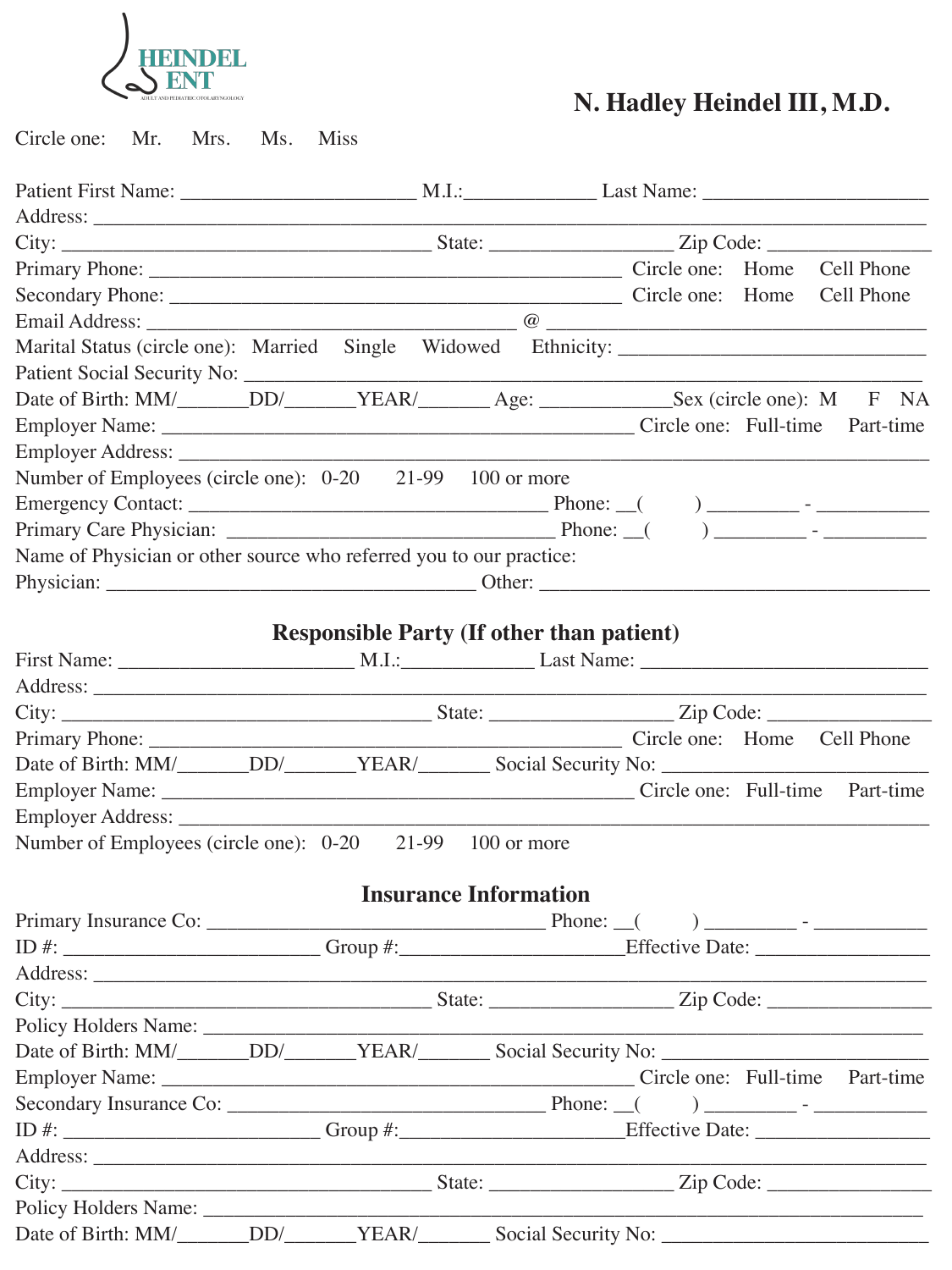

### **Request for Release of Medical Records**

| <b>Patient Name:</b>            |                                                          |  |  |
|---------------------------------|----------------------------------------------------------|--|--|
| Date of Birth:                  |                                                          |  |  |
| Signature:                      | <u> 1980 - Jan Stein, Amerikaansk politiker († 1908)</u> |  |  |
| <b>Relationship to Patient:</b> |                                                          |  |  |

Please print the facility or doctor's name, phone number, address, and fax number from which Heindel ENT is requesting records:

| Name:    |      |
|----------|------|
| Address: |      |
| Phone:   | Fax: |

Please send medical record request to the following (fax is the preferred delivery method for medical records):

> Heindel ENT 2080 Newnan Crossing Blvd. Suite 300 Newnan, Georgia 30265

Phone: 770-955-0270 Fax: 770-955-0271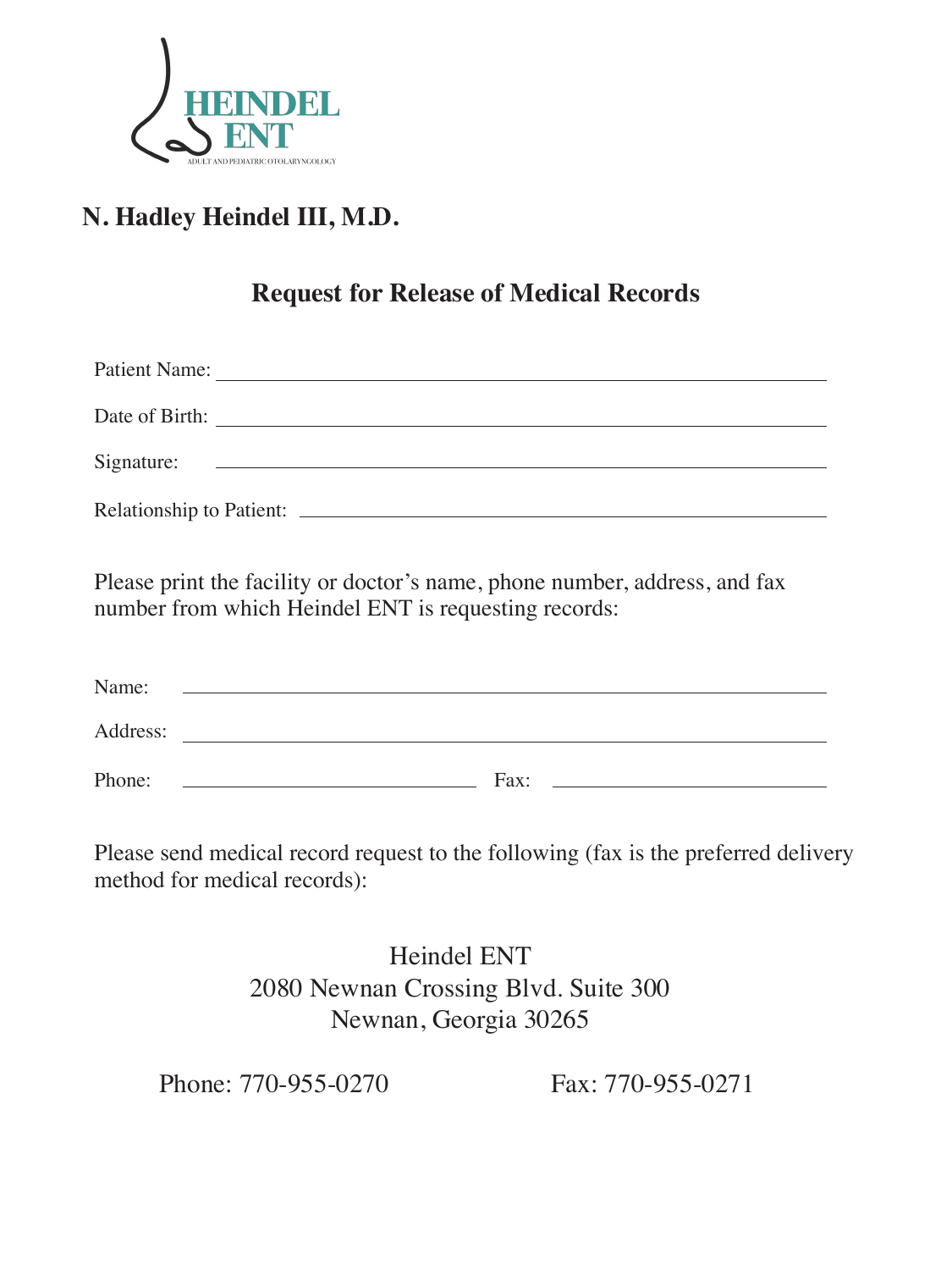

**Visit Date:** \_\_\_\_\_\_\_\_\_\_\_\_\_\_\_\_\_\_\_\_\_\_\_\_

### **Health History**

Welcome to Heindel ENT. As a new/established patient, please provide your current and/or updated information below to the best of your ability.

| Weight: |
|---------|
|         |
|         |

Mail Order Pharmacy Name:

| <b>Medications (please list):</b>          | <b>Medication Allergies:</b>                        |
|--------------------------------------------|-----------------------------------------------------|
|                                            |                                                     |
|                                            |                                                     |
|                                            |                                                     |
|                                            |                                                     |
| <b>General Medical History:</b>            | <b>Surgical History:</b>                            |
|                                            |                                                     |
|                                            |                                                     |
|                                            |                                                     |
|                                            |                                                     |
|                                            |                                                     |
| <b>Smoking Status (please choose one):</b> | Influenza:<br>Have you had your flu shot this year? |
| $\Box$ Current everyday smoker             |                                                     |
| <b>Current someday smoker</b>              | $\Box$ Yes<br>$\Box$ No                             |
| <b>Former smoker</b>                       |                                                     |
| <b>Never smoked</b>                        | If no, why? $\qquad \qquad$                         |
| <b>Unknown</b>                             |                                                     |
| <b>Started smoking:</b>                    | Pneumonia:                                          |
| mm/dd/yyyy                                 | Have you ever had the pneumonia vaccine?            |
|                                            | (if you are 65 years or over)                       |
| <b>Quit smoking:</b>                       | Yes                                                 |
| mm/dd/yyyy                                 | $\Box$ No                                           |
|                                            | If no, why? $\qquad \qquad$                         |
| Total years smoking: ___________           |                                                     |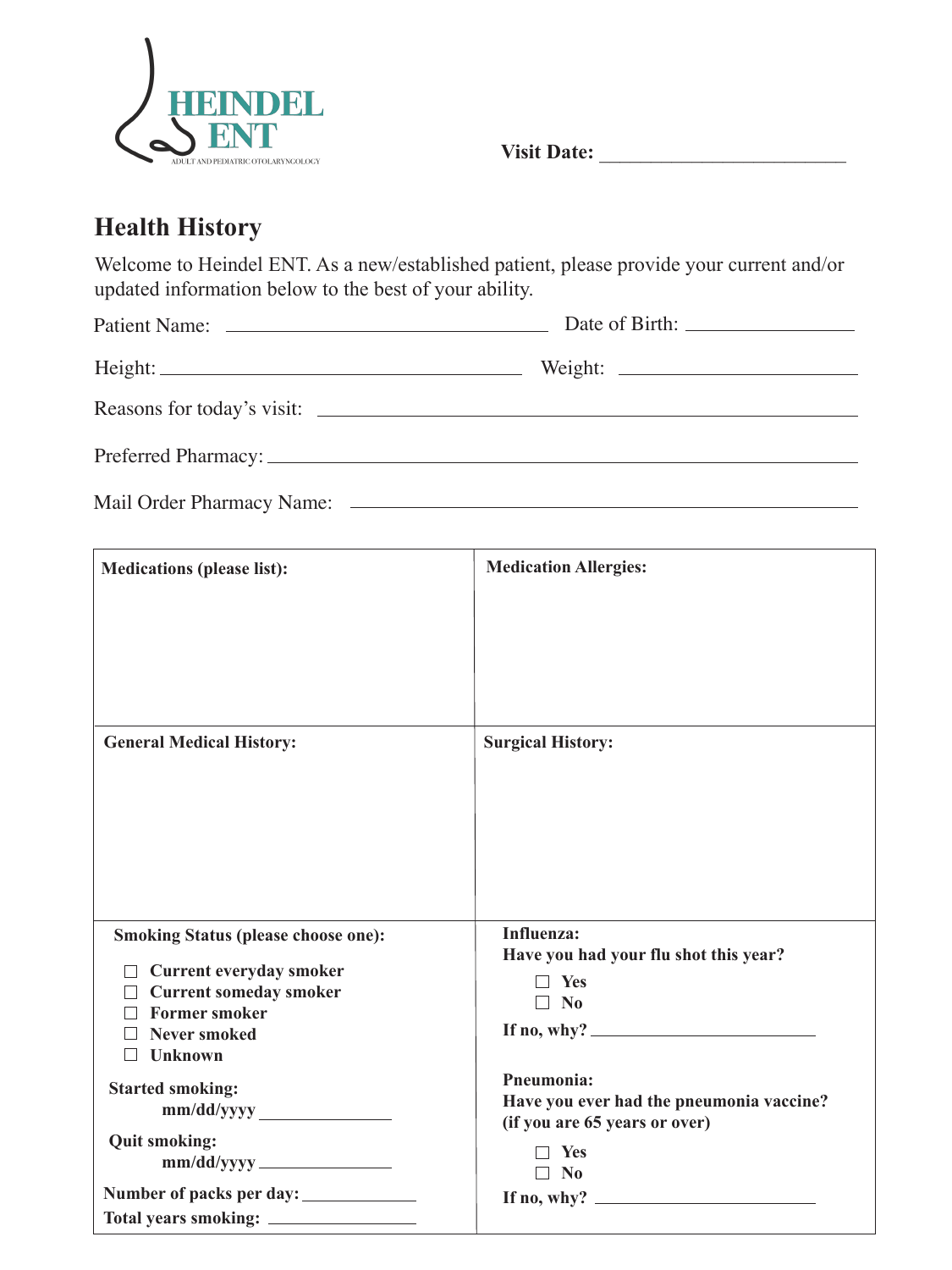

# **Financial Responsibility**

A deductible is a specified portion of your bill that a patient must pay before an insurance company will pay his/her claim. While, generally, a co-payment is required for an office visit, some services and all procedures performed in the office will require the patient to meet the deductible before any benefits will be paid. If your deductible has not been met, you will be responsible for full or partial payment, depending on your insurance contract. Some procedures performed in the office are considered the same as surgery by insurance companies and are billed as such.

Additionally, your office visit today, and/or in the future, may include the use of a scope for diagnostic purposes. This is considered a diagnostic procedure, which could be defined by your insurance company as a **SURGICAL PROCEDURE**. Depending on your particular policy, your insurance company will pay all, part, or none of the cost of this procedure. It is your responsibility to be aware of the terms and conditions of your policy prior to the procedure being performed. Any charges not covered by the insurance carrier will be the responsibility of the patient.



**YOU HAVE THE RIGHT TO REFUSE THIS DIAGNOSTIC PROCEDURE.** By signing this consent form, you are acknowledging these terms.

**INSURANCE INFORMATION:** I acknowledge that the physician(s) of Heindel ENT may not be a part of the provider network for my insurance plan. I understand that it is my responsibility to verify this information with my insurance company.

In order to keep our charges as low as possible, we expect payment for services, deductible, co-insurance and co-pay at the time of service unless arrangements have been made in advance with the business manager. I will pay my portion of the services today by one of the following: Cash, Check, or Credit Card.

I hereby authorize the physician(s) of Heindel ENT to furnish the necessary information concerning my illness and treatment to my insurance company, and I hereby assign to the physician(s) all payments for medical services rendered to myself or my dependents. I understand I am responsible for any amount not covered by my insurance. My signature will also serve as authorization to treat my child if the patient is a minor.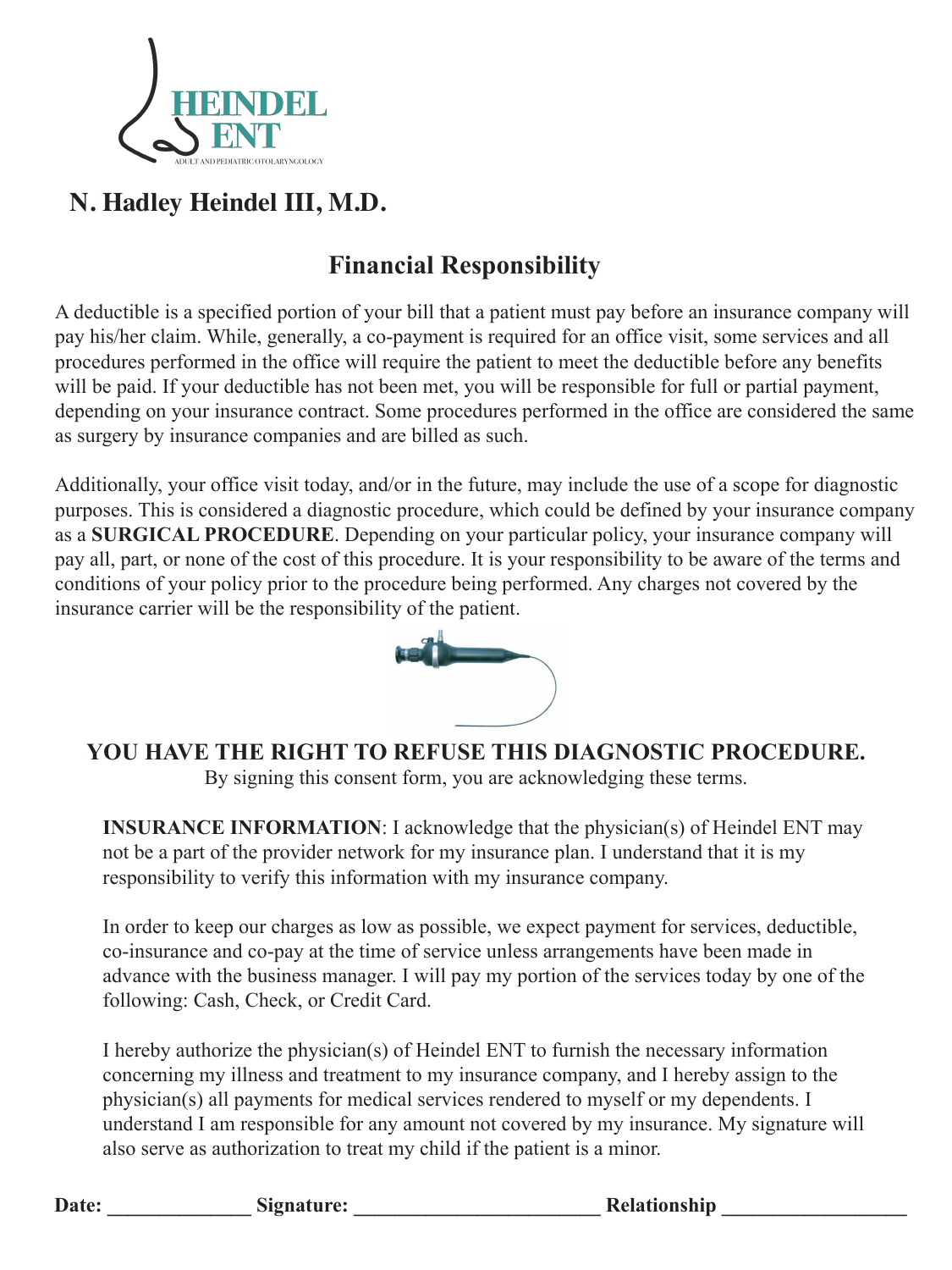

# **Appointment Cancellation Policy**

As a courtesy, we attempt to confirm your visit one week before your scheduled appointment. You will at that time have the opportunity to confirm or cancel the scheduled appointment. If you have scheduled your appointment within 24 hours, you will not receive a confirmation call. The result of patients not cancelling their scheduled appointment is that the physician is then unable to accommodate those patients with sudden medical problems that require medical intervention.

Please call us at (770)-955-0270, extension 1, by 2:00 p.m. on the day prior to your scheduled appointment to notify the office staff of any changes or cancellations.

To cancel a Monday appointment, please call our office by 2:00 p.m. on Friday.

#### **If prior notification is not given, you will be charged a fee of \$75 for the missed appointment.**

I hereby acknowledge that I am aware and accept the financial responsibilty for fees assessed to my account for failing to provide the required cancellation notice of any scheduled appointments at Heindel ENT. I understand that this fee is not reimbursable by my insurance provider.

**Signature of Patient or Authorized Person Date**